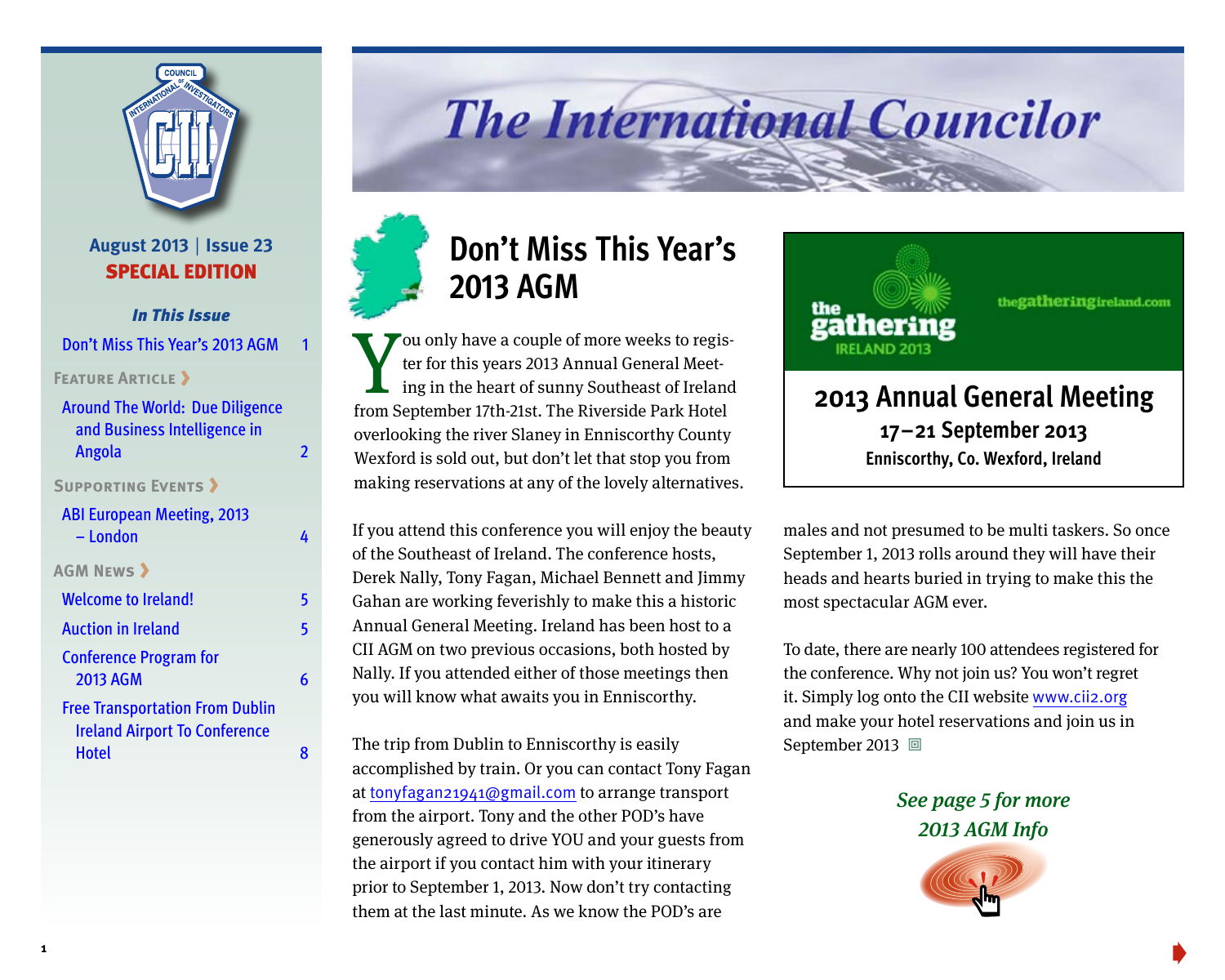# <span id="page-1-0"></span>Feature Article

# **Around The World: Due Diligence and Business Intelligence in Angola**

**By**Roy Whitehouse, CFE, CII, www.wis-int.com



**W**IS International has been<br>and business intelligence<br>in Angola for several vears A undertaking due diligence and business intelligence in Angola for several years. A primary problems facing companies undertaking due diligence in Angola is that while government departments



claim commercial information they hold is public information, it is not. It is only public to the parties and companies mentioned in the official documents. Requesting official commercial records is a non-starter; as companies do not have to publish accounts. Searching courts for litigation is time consuming and difficult. It takes several years to get a case to court, so even when something is found it can be a years before the resolution is recorded.

## **Angola needs to be more open and give access to public information**

With its fast growing economy, Angola's wealth of gas, oil, diamonds and other natural resources attract many international companies wanting to establish business or partner with existing entities. Risk assessments are a requirement in today' business world and investors demand transparency. Angola is no exception.

Documentation tends not to be up to date, and when the company is fully or partially owned by the Government there is very little chance of obtaining any information. If a due diligence company claims they can obtain such documents from a government department, chances are they are paying an official for them. This is in clear breach of the FCPA of the U.S and the Bribery Act of the UK. The countries open source



information is limited, although there are many websites claiming they can do amazing things.

We routinely ask the instructing client to ask the subject company to supply all of their commercial documents so they can be verified, but as mentioned above these documents can be very out of date. Many clients do not want to ask the subject and in many cases the subject company does not know they are being investigated. In these instances it can make the investigation very difficult as not all information will be accessible.

There are a number of Government departments that will confirm certain information over the telephone such as a company's licensing or its ability to legally operate in a certain sector. The problem is that it may take a week of

➥ *[continues on next page](#page-2-0)*

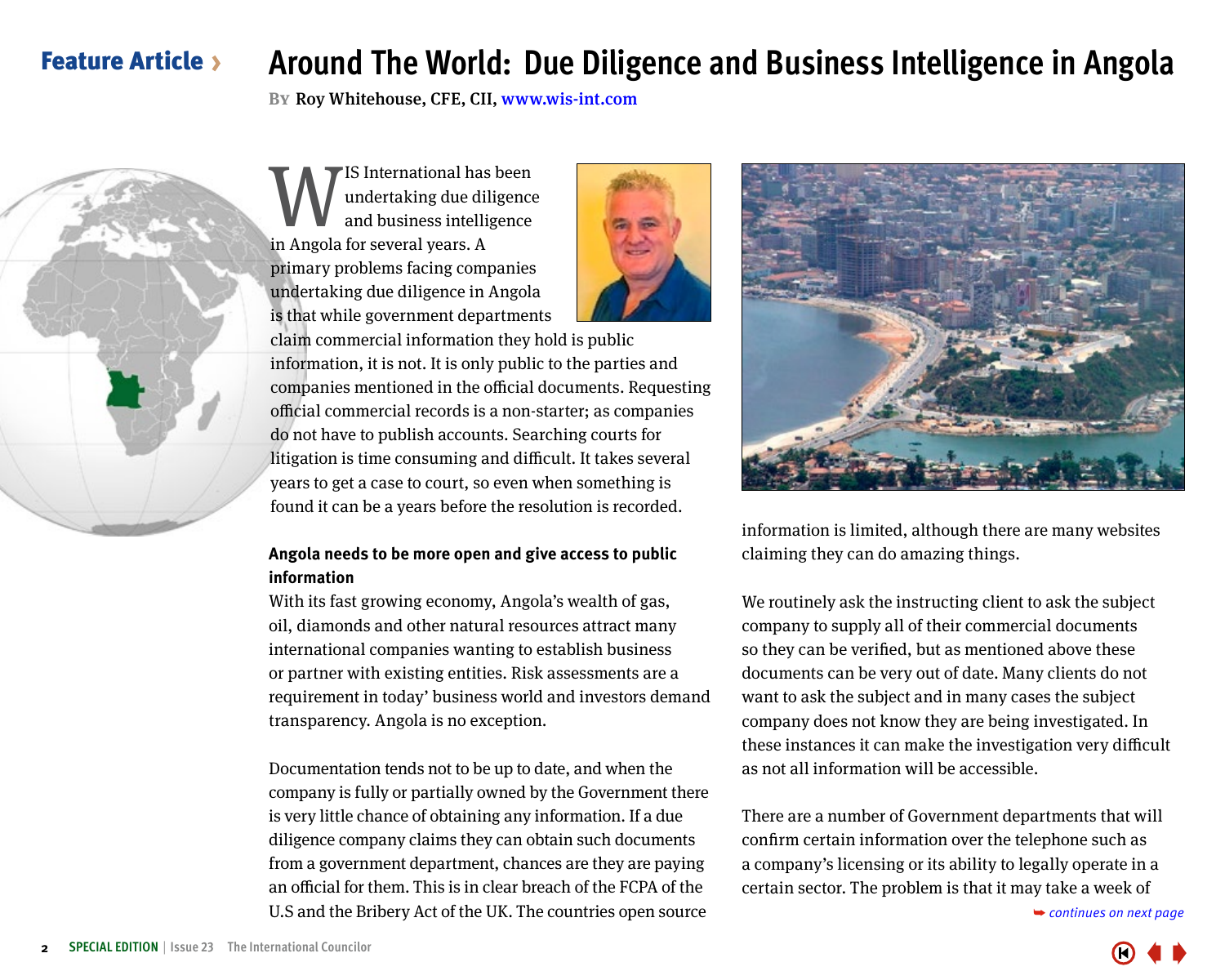#### <span id="page-2-0"></span>**Due Diligence and Business Intelligence in Angola** *continued*

inquiries in order to access the person who can verify these issues. There are certain questions that can only be answered by certain individual and no one else. Don't even think about sending an email as it may take a fortnight to get a response, and that's only if you are lucky!.

Getting companies to talk about other companies or individuals and their reputations is difficult as they assume you are doing someone a favor and favors normally require renumeration. If they are willing to give you a reference it can take them a week



or more to respond to you. Many companies operating in Angola do not have websites. The companies that do have websites tend not to have much information on them that is of interest to the investigator.

Local Angolan press is well covered and there are many on line media sources. We find that many Angolan businesses and executives have some commercial ties with Portugal which gives us an extra avenue to explore. Companies in the Gas and Oil industry tend to have associations with US, UK, SA and French companies.

WIS International has on many occasions spoken with officials and ministers in Angola regarding the lack of open source information held by government. We presented the argument that their system is damaging business opportunities for many of their companies in Angola. I am not

### ✱ **The CII public relations staff needs your input**

Varsity Publications is seeking a renewal of our CII advertisement in their directory. Have any members received referrals due to the CII in Varsity publication? If so, would you mind letting us know. You can email your feedback to editor@cii2.org. many thanks!  $\Box$ 

suggesting that these request have fallen on deaf ears, but it takes time in Angola to get things done on a daily basis much less a long term basis.

WIS International has strived to create a reliable feed source of information about companies and people in Angola. For more information, please visit the following link which describes our efforts in Angola [http://](http://www.wis-int.com/about/due-diligence-angola-business-report-angola-business-intelligence-angola-detectives-angola-corporate-risk-angola_3418) [www.wis-int.com/about/due-diligence](http://www.wis-int.com/about/due-diligence-angola-business-report-angola-business-intelligence-angola-detectives-angola-corporate-risk-angola_3418)[angola-business-report-angola-business](http://www.wis-int.com/about/due-diligence-angola-business-report-angola-business-intelligence-angola-detectives-angola-corporate-risk-angola_3418)[intelligence-angola-detectives-angola](http://www.wis-int.com/about/due-diligence-angola-business-report-angola-business-intelligence-angola-detectives-angola-corporate-risk-angola_3418)[corporate-risk-angola\\_3418](http://www.wis-int.com/about/due-diligence-angola-business-report-angola-business-intelligence-angola-detectives-angola-corporate-risk-angola_3418) or contact Roy at

roy.whitehouse@wis-int.com 回

**NOTE:** On August 1, 2013, WIS International (http://www.wis-int.com) moved their Algarve offices from Faro to Tavira. The company is moved into a refurbished bank building in the Rua da Liberdade in the center of the town next door to the City Hall. WIS International has offices in Lisbon and London. They have been trading in Portugal for 20 years and specialize in due diligence, corporate risk and asset tracing. The company also represents a number of marks in Brand Protection and counterfeit investigations. Although they are based in the United Kingdom and Portugal, they undertake investigations in many parts of the world, including Angola and Brazil." WIS International is owned and operated by CII member and former president Roy Whitehouse.

## **Member News >**

Ponno Kalastree's name was recently mentioned in the Singapore's Straits Times on 21 July 2013 for a successful case which involved him locating the family of man who died in Puerto Rico. The deceased was left his family in 1979 and was presumed dead.  $\Box$ 

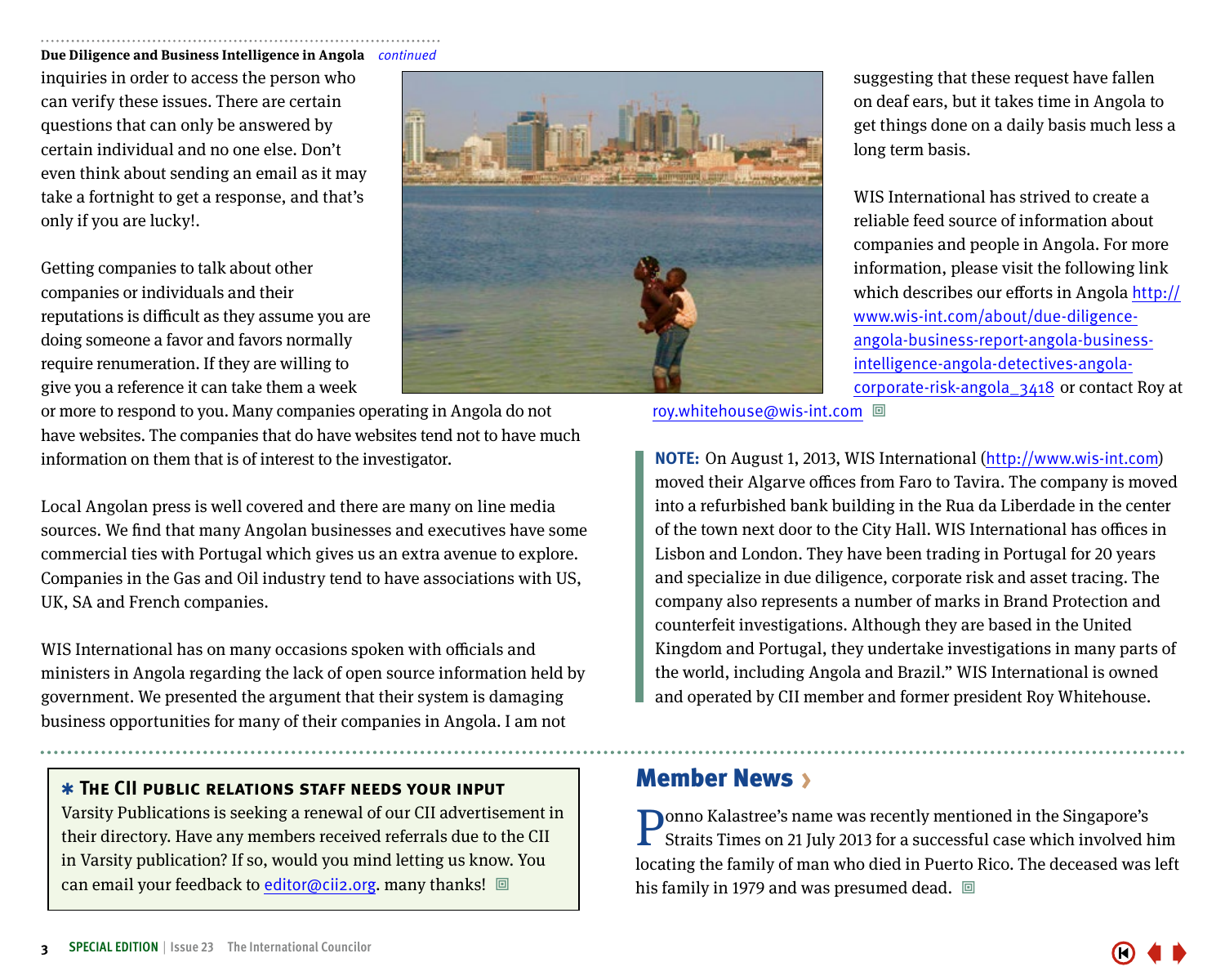### <span id="page-3-0"></span>**ABI European Meeting, 2013 – London** Supporting Events

**By**Joan Beach Reistetter

Ian and Vicki Marr, as the "Unofficial European Hosts" for the<br>Council of International Investigators planned the London,<br>European meeting 25-27 April, 2013, in combination with the<br>Association of British Investigators (AB Council of International Investigators planned the London, European meeting 25-27 April, 2013, in combination with the Association of British Investigators (ABI) celebration of 100 years. In addition members of the World Association of Detectives (WAD) and representatives of the International Federation of Associations of Private Detectives (IKD) came together to create a truly global celebration. The first evening included a drinks reception on HMS Belfast, which as many of you know is a pre-World War II warship, which is docked in the Thames and is now a museum.

Afterwards many CII members gathered for a meal at "The Old Chop House" on Butler's Wharf, near Tower Bridge.

The Friday included a walking tour of the City of London by a former New Scotland Yard Detective Inspector, Glyn Jones, who had undertaken a two year course to qualify as an authorised London Blue Badge Guide. It was the highlight of the day discovering the architectural delights of the City.

At 6 p.m., we had a tour of the House of Commons and the House of Lords, ending with a drinks reception hosted by

Lord Mackenzie, a former Police Superintendent. It is hard to describe the beauty of the building and the historical events that have happened there.

Afterwards the CII members gathered for an Italian meal within view of the famous "London Eye." Nominations for the 2014 European meeting were between Walter Dwinger proposing Dusseldorf, Germany and Bernhard Maier proposing Bratislava, Slovakia. Voting was very close, but Bernhard will host the 2014 meeting in Bratislava. We drank a toast to Pascal Mignot hoping he has a speedy recovery from his heart operation.

On Saturday, CII members met and took a river tour from Westminster to Greenwich. Again, we were met by out tour guide Glyn. We were able to see the Observatory, when the signal for 1 p.m., Greenwich Mean Time was raised and lowered to set the exact time. We also saw the zero meridian line marking East from West. The tour included the Queens House, which was the birth place of Henry VIII and Elizabeth I. We returned to Westminster.

We prepared for another drinks reception and a formal dinner at the

Grand Connaught Rooms joining the members of ABI, WAD and representatives of IKD. On behalf of CII members Alan presented Tony Imossi, President of the ABI, with a commemorative plaque to celebrate their 100 year history.

CII members were from Austria, Costa Rica, France, Germany, India, Romania, Nigeria, Norway, Sweden, United Kingdom, and the United States of America. A good International gathering.

Many members may ask why we host regional meetings all over the world when we plan for an Annual General Meeting/Conference once a year? In historical times CII required two meetings per year in which to conduct business of the Council. In this new electronic age with very fast electronic

communications and further economic pressures, it was decided to host only one major meeting a year. We, therefore, decided that Regional meetings would be a way of keeping in touch with local members, discovering their particular talents and inviting possible new members to attend.

The London meeting brought several associations together and it always a joy to see familiar faces and meeting new ones, which makes CII special. A special thanks go to Alan and Vicki for undertaking the myriad of tasks associated with a gathering such as this. We enjoyed their company and their attention to all the details involved.  $\Box$ 





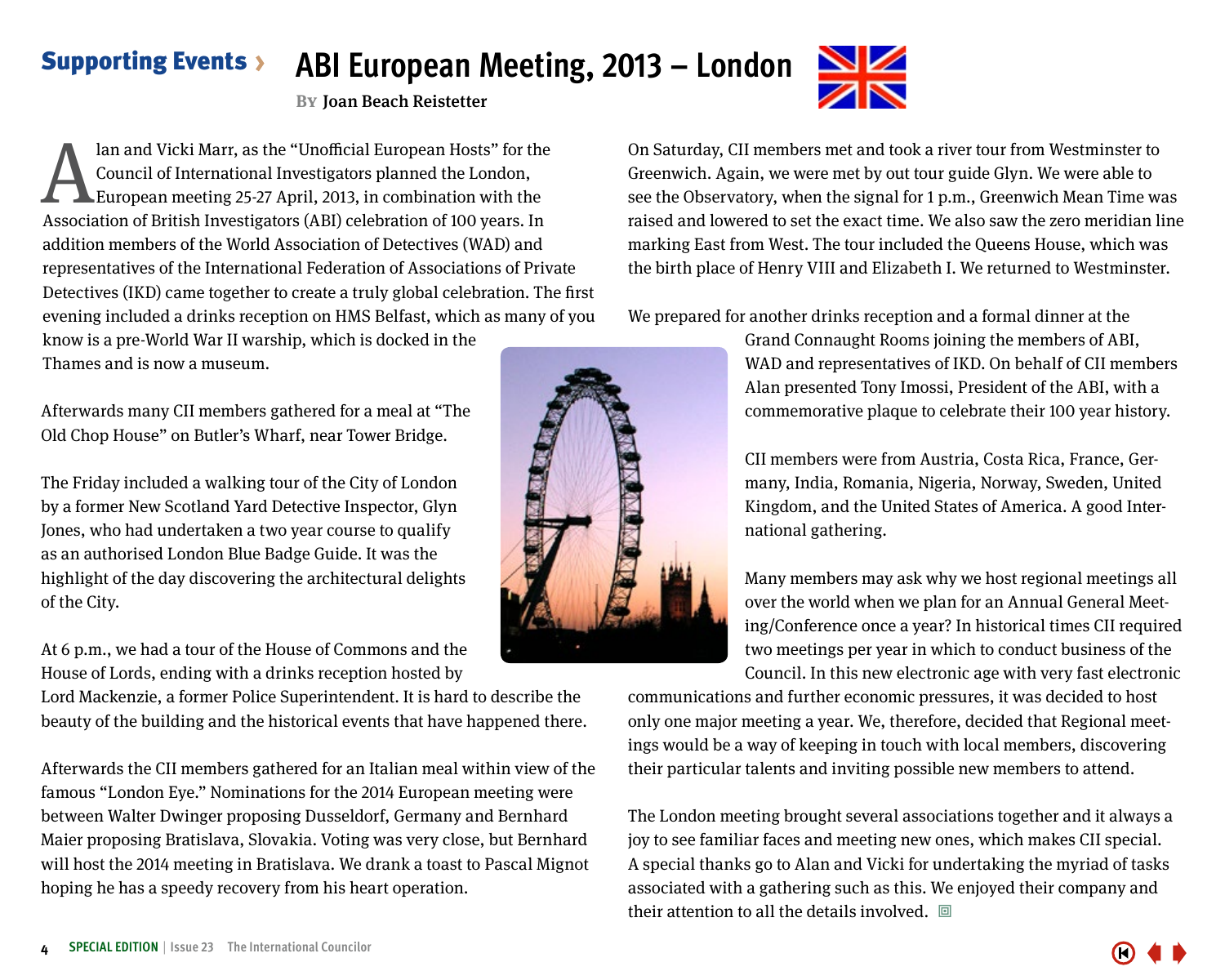Philip Corley

# <span id="page-4-0"></span>AGM News **Welcome to Ireland!**

# **Auction in Ireland**

**BY** John Sexton, 1st Vice President

The ever popular CII live auction will once again take place<br>at this year's AGM in Ireland. The auction site will be dur-<br>ing "Irish Night" which is being graciously sponsored by the<br>Kumar brothers from India and their fir he ever popular CII live auction will once again take place at this year's AGM in Ireland. The auction site will be during "Irish Night" which is being graciously sponsored by the

This year we have been promised several paintings from guest artists, whose identities will remain Top Secret until the big night. This is being done not only to throw off the paparazzi, which will no doubt be out in force, but also to thwart any possible organized gangs who may be plotting a heist. The Beit art theft springs to mind.

In order to wet your appetite, we are at liberty though to mention a famous Irish artist who has not only offered to donate one of his paintings for the charitable auction, but he has actually

## YOUR FAST SOURCE IN EUROPE **since 1978 [Detectiv Consulting International GmbH](http://www.dci.name/)**



# **GI & Insurance Fraud Service**

CEO: Juergen **Fritz** Hebach (Member of CII WAD BA)

Fon: +49 171 410 74 11 — Fax: +49 30 433 533 1

E-Mail: fritz.cii-berlin@web.de — Internet: www.dci.name

commissioned the painting especially for the auction. Philip Corley is the painter in question and he has produced countless works of art depicting scenes from all over the world.

Mr. Corley is currently painting a series of scenes from the West of Ireland and indeed, the painting which he has produced for CII is a beautiful work of art which depicts race horses running on the strand in Galway. Not only will one lucky AGM attendee be the proud owner of this unique piece at the end of the night, but the Oncology Unit of Wexford hospital will benefit from the proceeds of the auction. There will be another surprise, but we are holding out on this until everybody has had a chance to bid on Mr. Corley's beautiful piece of art.

The auctioneer for the night will be our own James Gahan, Esquire and he will accompanied on stage by John Sexton who will act as Mr. Gahan's spotter and will make sure that all bids are seen and included. Those who have attended past CII Auctions



know very well the level of excitement that can be reached, especially when the very shirt off a man's back has been known to make its way on to the auction table.

It must be stressed that a decision has been taken, not to allow telephonic bids to be accepted by the auctioneer. No doubt there are countless numbers of oil rich Middle Eastern Sheiks who could bid items up into the millions of Euros, but that is not thought to be a fair practice. In order to bid on the once-in-a-lifetime offerings, you must be present and in a partially sober state of mind. Those who may wish to donate a special item for the auction should contact John Sexton by e-mail at: president@sextonsecurity.com. 回

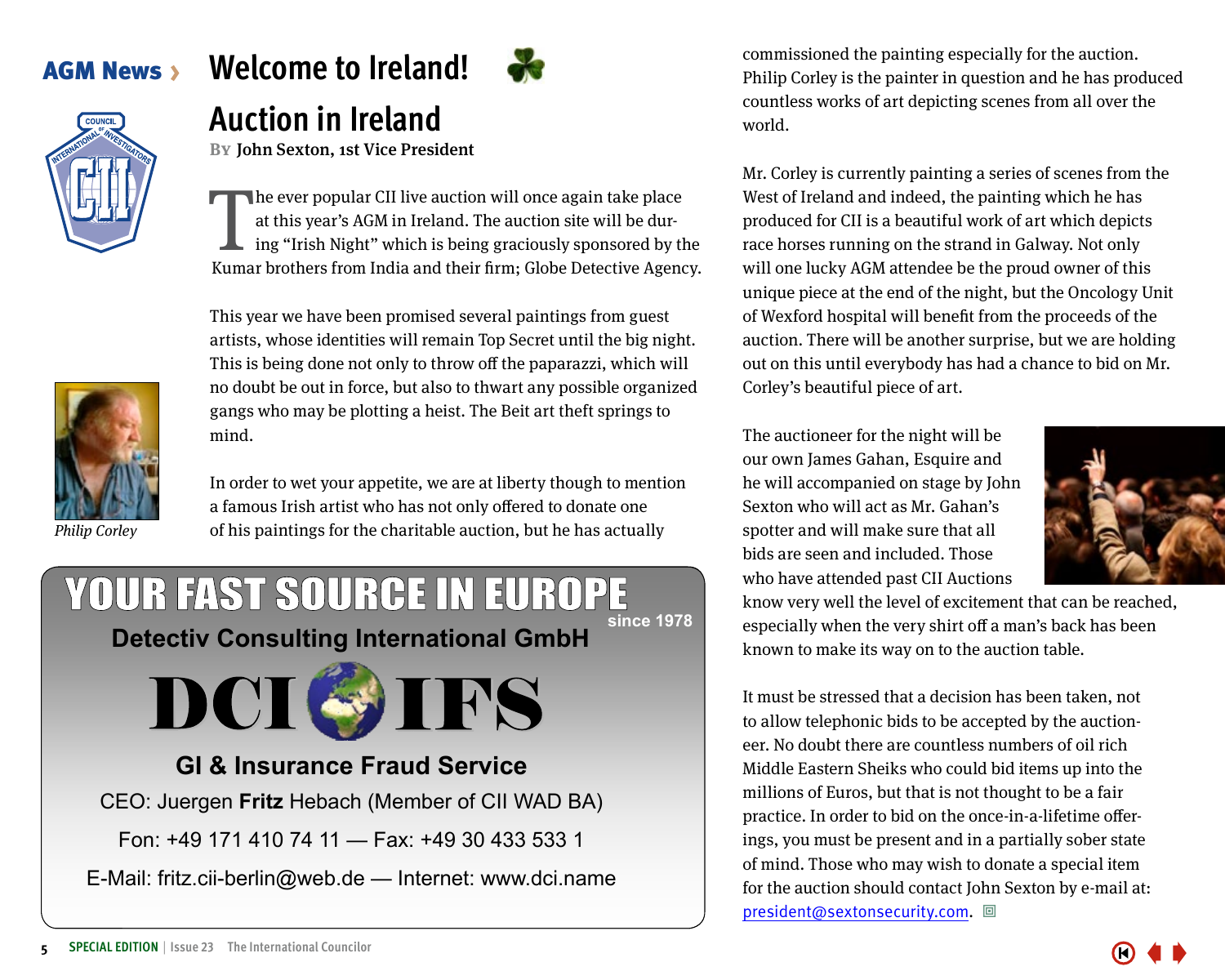# **CONFERENCE PROGRAM FOR 2013 AGM**

# **Tuesday 17th September 2013**

<span id="page-5-0"></span>[ Collection of arrivees from Dublin Airport for transport to venue—members need to email tonyfagan21941@gmail.com with flight arrivals and departures.}

- 13.30 to 14.00 [Tee time] Golf Outing (Optional) at Bunclody Golf Club
- 14.00 17.00 Registration Hotel Lobby
- 20.00–12mn Hospitality Suite Hotel Penthouse

# **Wednesday 18th September 2013**

[ Collection of arrivees from Dublin Airport for transport to venue—members need to email tonyfagan21941@gmail.com with flight arrivals and departures.}

- 09.00–17.00 Registration Hotel Lobby 09.00 – 16.00 Board Meeting – Spencer Suite 17.00 Enniscorthy Town Council Civic Reception – for CII Board members 19.00 – 22.00 Welcome Cocktail Reception & Buffet – Enniscorthy Castle Guest of Honour – Mr Brendan Howlin T.D., Minister for Public Expenditure & Reform
- 10pm (approx.) **Hospitality Suite** Hotel Penthouse

# **Thursday 19th September 2013**

| $08.00 - 10.45$ | Registration (continued) - Hotel Lobby                                                                                                              |  |  |
|-----------------|-----------------------------------------------------------------------------------------------------------------------------------------------------|--|--|
| 09.00           | Opening Ceremony Hilton (Ballroom) Delegates, Spouses, Guests please attend<br>Guest of Honour - Mr. Enda Kenny T.D., An Taoiseach (Prime Minister) |  |  |
| $10.00 - 10.30$ | Coffee break                                                                                                                                        |  |  |
| 10.45           | <b>Spouses Tour</b> – (See Thursday Spousal Tour attached)                                                                                          |  |  |
| 11.00           | $A.G.M. - Hilton (Ballroom)$                                                                                                                        |  |  |
| 19.00           | <b>Irish Night</b> – Hilton (Ballroom)<br>Auction – in aid of the Medical Unit, Wexford General Hospital<br>(organised by Mr. John Sexton)          |  |  |
| 22.00 (approx.) | <b>Hospitality Suite – Hotel Penthouse</b>                                                                                                          |  |  |

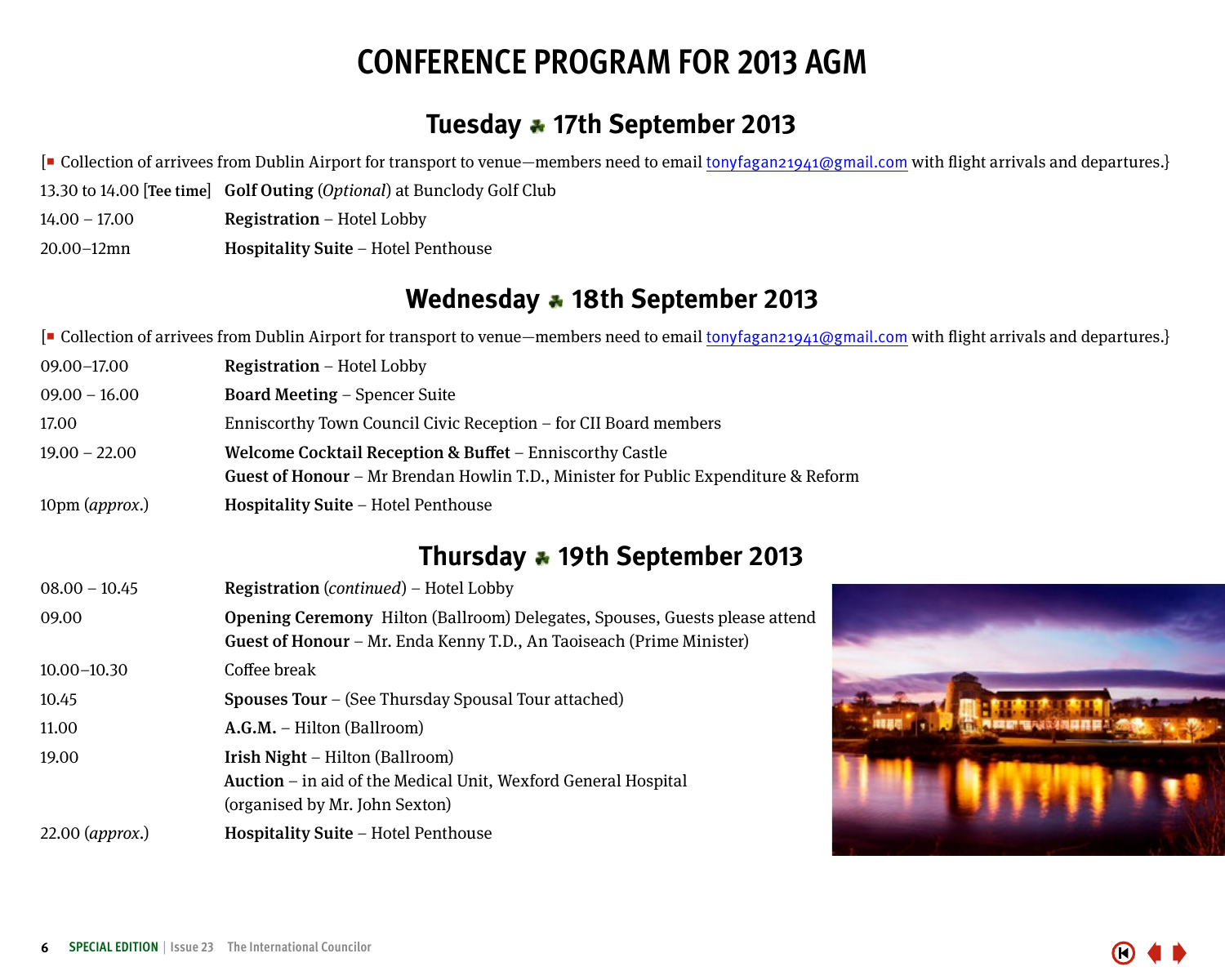# **Friday 20th September 2013** SEMINARS

| $09.00 - 10.15$ | <b>C.A.B.</b> (Criminal Assets Bureau in Ireland) Tony Hickey – (Chair RMI Advisory Board)                       |  |  |  |
|-----------------|------------------------------------------------------------------------------------------------------------------|--|--|--|
| 10.00           | <b>Spouses Tour</b> – (See Friday Spousal Tour programme attached)                                               |  |  |  |
| $10.15 - 10.30$ | Coffee Break                                                                                                     |  |  |  |
| $10.30 - 12.15$ | "Murder in Missouri – A Halloween Nightmare"   Mr. Steve Kirby, Chairman, Edward R. Kirby & Associates, Chicago. |  |  |  |
| 12.15           | Break for Lunch                                                                                                  |  |  |  |
| 12.30           | Awards Lunch – Guest Speakers: Mr Adrian Doyle, Wexford County Manager, and                                      |  |  |  |
|                 | Mr. Eamonn Hore, New Ross Town Council Manager                                                                   |  |  |  |
|                 | Presentation of Awards by President of C.I.I. & swearing-in of new board members and Third Vice-President by     |  |  |  |
|                 | Mr. Tony Ensor B.C.L. (Solr.), Notary Public, Commissioner of Oaths & Father of the Bar in County Wexford)       |  |  |  |
| $14.15 - 15.45$ | "The Art of Spying"   Mr John Devine, President of The Arkin Group, New York.                                    |  |  |  |
| $15.45 - 16.00$ | Coffee Break                                                                                                     |  |  |  |
| $16.00 - 17.00$ | Panel Discussion – Moderators: John Sexton and Eddie Sigrist                                                     |  |  |  |
|                 | Panel Members – Larry Ross, Washington; Sheila Ponnosamy, Singapore; Sachit Kumar, India                         |  |  |  |
| 19.00           | Cocktail Reception - Hotel Lobby                                                                                 |  |  |  |
| 20.00           | <b>Banquet (Formal Dress) Main Ballroom   Guest of Honour – Ireland's Attorney General Ms. Marie Whelan</b>      |  |  |  |

# **SPOUSE TOUR Friday 20th September 2013** (2 Coaches)

| 09:30 | Depart Hotel                                                                                                                               |
|-------|--------------------------------------------------------------------------------------------------------------------------------------------|
| 11:00 | Half group tours Kilkenny Castle. Other half views garden/grounds of Castle.                                                               |
| 11:30 | Second half of group tours Castle. First group views garden/grounds.<br>After tour of Castle free to browse around Kilkenny Design Centre. |
| 12:30 | Lunch in Kilkenny Design.                                                                                                                  |
| 1:30  | Walking tour of the city or shopping.                                                                                                      |
| 3:30  | Depart Kilkenny.                                                                                                                           |
| 4:30  | Arrive back at Riverside Park Hotel in Enniscorthy.                                                                                        |
| 19.00 | <b>Cocktail Reception Hotel Lobby</b>                                                                                                      |
| 20.00 | <b>Banquet</b> (Formal Dress) Main Ballroom<br>Guest of Honour – Ireland's Attorney General Ms. Marie Whelan                               |
|       |                                                                                                                                            |